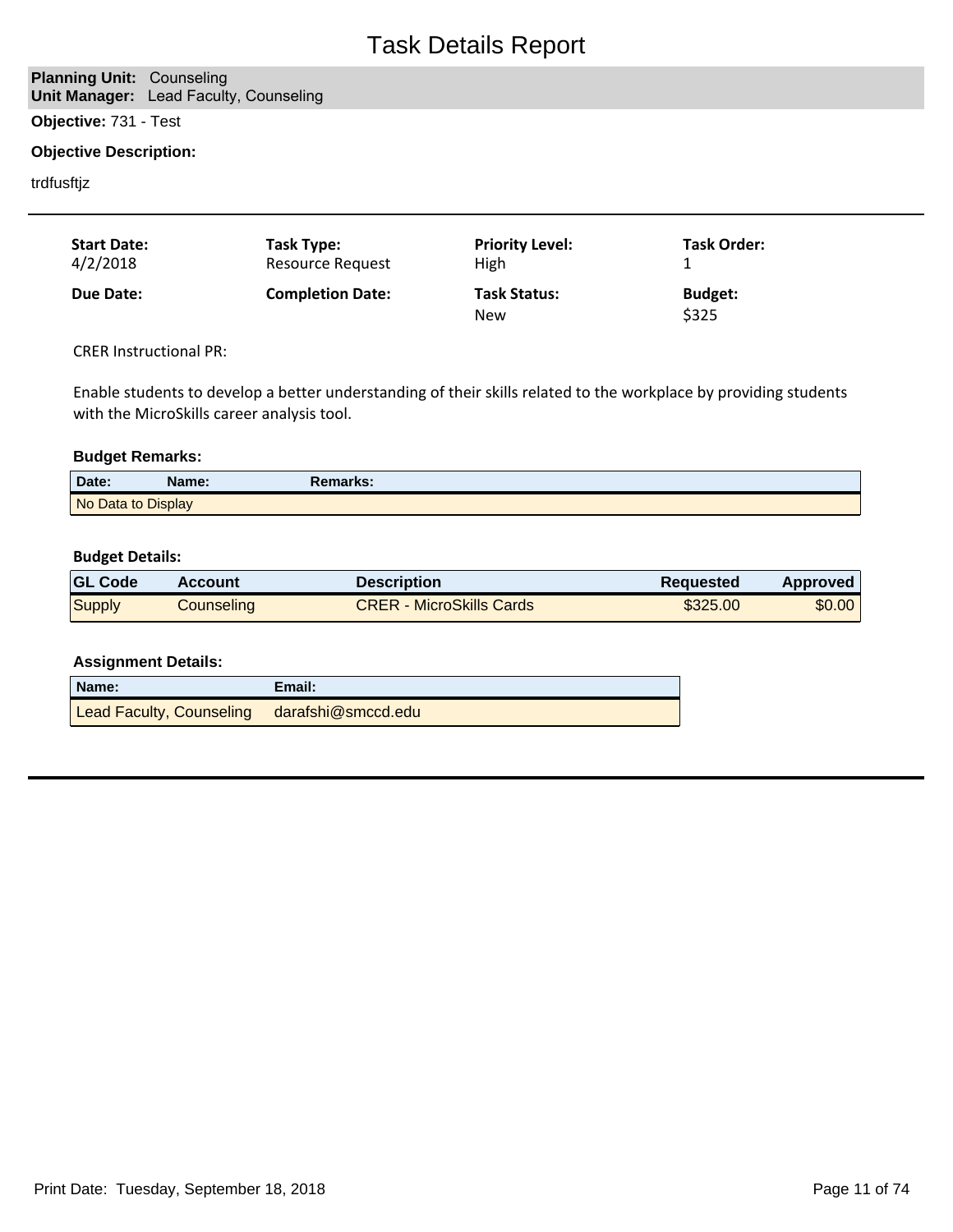### Task Details Report

| <b>Start Date:</b> | Task Type:              | <b>Priority Level:</b>            | <b>Task Order:</b>      |
|--------------------|-------------------------|-----------------------------------|-------------------------|
| 2/22/2018          | <b>Resource Request</b> | High                              |                         |
| <b>Due Date:</b>   | <b>Completion Date:</b> | <b>Task Status:</b><br><b>New</b> | <b>Budget:</b><br>\$140 |

CRER Instructional PR: Provide students with detailed assessment and interpretation of their career interests as identified by the Strong Interest Inventory by supplying CRER Instructors with Strong Interest Inventory User's Guides.

### **Budget Remarks:**

| Date:              | Name: | Remarks: |
|--------------------|-------|----------|
| No Data to Display |       |          |

### **Budget Details:**

| <b>GL Code</b> | <b>Account</b>    | <b>Description</b>                   | <b>Requested</b> | Approved |
|----------------|-------------------|--------------------------------------|------------------|----------|
| Supply         | <b>Counseling</b> | <b>CRER Instructional PR: Strong</b> | \$140.00         | \$0.00   |
|                |                   | Interest Inventory User's Guide      |                  |          |

### **Assignment Details:**

| Name:                                       | Email: |
|---------------------------------------------|--------|
| Lead Faculty, Counseling darafshi@smccd.edu |        |

| <b>Start Date:</b> | Task Type:              | <b>Priority Level:</b>            | <b>Task Order:</b>      |
|--------------------|-------------------------|-----------------------------------|-------------------------|
| 2/22/2018          | Resource Request        | High                              |                         |
| Due Date:          | <b>Completion Date:</b> | <b>Task Status:</b><br><b>New</b> | <b>Budget:</b><br>\$216 |

CRER Instructional PR: Provide students with detailed assessment and interpretation of their personality as identified by the Myers- Briggs Type Inventory by supplying CRER instructors with the following publications: Introduction to Type; Introduction to Type & Careers; Introduction to Type in College .

### **Budget Remarks:**

| Date:              | Name: | Remarks: |
|--------------------|-------|----------|
| No Data to Display |       |          |

### **Budget Details:**

| <b>GL Code</b> | <b>Account</b> | <b>Description</b>                                                                                       | Reauested | Approved |
|----------------|----------------|----------------------------------------------------------------------------------------------------------|-----------|----------|
| Supply         | Counseling     | <b>CRER Instructional PR: Intro. to</b><br>Type, Type in College, Type in<br><b>Careers Publications</b> | \$216.00  | \$0.00   |

| Name:                                       | Email: |
|---------------------------------------------|--------|
| Lead Faculty, Counseling darafshi@smccd.edu |        |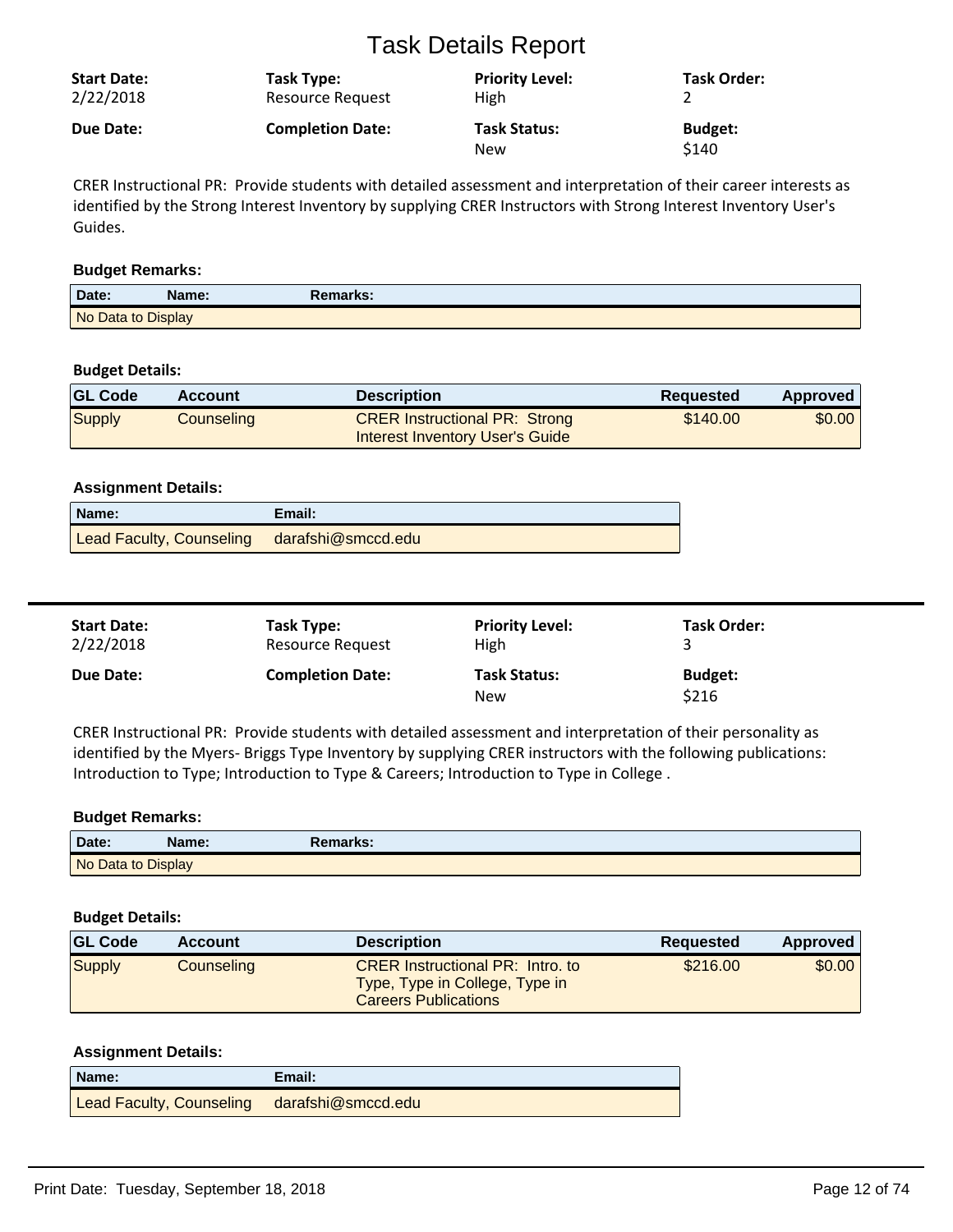# Task Details Report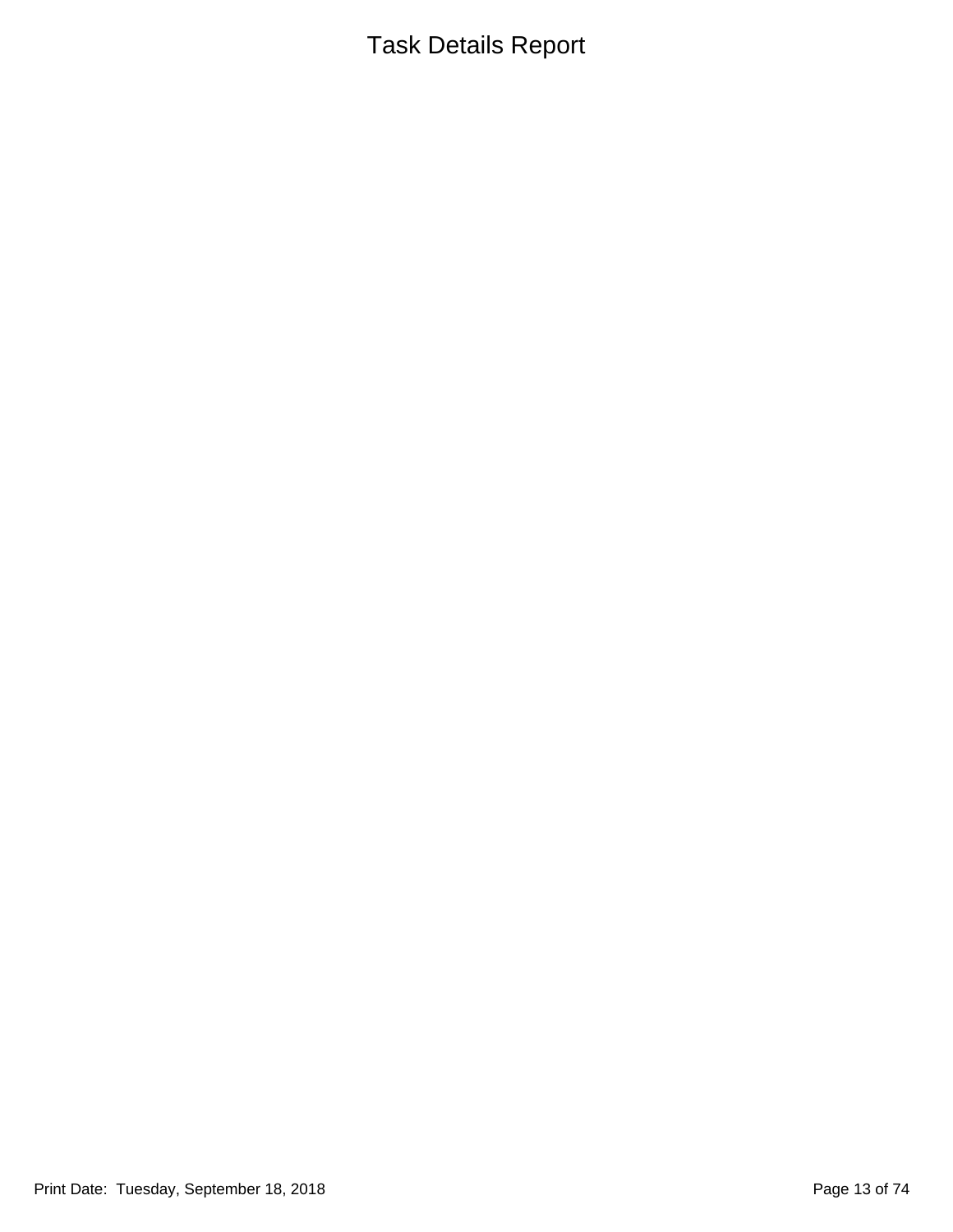### **Planning Unit: Counseling Unit Manager:** Lead Faculty, Counseling

**Objective:** 735 - Promote health and productivity for Counselors

### **Objective Description:**

As Counselors, we meet with students in increments of 15- to 60-minutes within a span of 6-8 hours. The amount we sit every day is unhealthy and leads to an increased risk of weight gain, diabetes, and heart disease in the future (Todd, Bennett & Christie, 2007). Furthermore, due to the high volume of students we encounter during peak times of the semester, our department is launching triage-system to resolve this matter. The Varidesk Package can alleviate the monotonous amount we sit by having the alternative to stand and stretch while maintaining good health and sustainability at the same time.

| <b>Start Date:</b><br>2/22/2018 | Task Type:<br>Resource Request | <b>Priority Level:</b><br>High    | <b>Task Order:</b>        |  |
|---------------------------------|--------------------------------|-----------------------------------|---------------------------|--|
| <b>Due Date:</b>                | <b>Completion Date:</b>        | <b>Task Status:</b><br><b>New</b> | <b>Budget:</b><br>\$4,500 |  |

Varidesk (\$495)

https://www.varidesk.com/products/cubicle-standing-desk-cube-corner?o=Size:36%20inch;Color:-%20Black

Dual-Monitor Arms (\$150) https://www.varidesk.com/products/dual-monitor-arm-standing-desk

Floor Mat (\$60)

https://www.varidesk.com/products/standing-desk-antifatigue-mat-36

A counseling faculty has already worked with SMCCD Human Resources Representative, Ingrid Melgoza, and she informed us that they are unable to partially fund our request due to the absence of medical documentation per employee request. However, Ms. Melgoza has recommended the equipment mentioned above to install per office in terms of ergonomic standards.

### **Budget Remarks:**

| Date:              | Name: | Remarks: |  |
|--------------------|-------|----------|--|
| No Data to Display |       |          |  |

### **Budget Details:**

| <b>GL Code</b> | <b>Account</b> | <b>Description</b>                                                                  | <b>Requested</b> | <b>Approved</b> |
|----------------|----------------|-------------------------------------------------------------------------------------|------------------|-----------------|
| Supply         | Counseling     | Height-Adjustable Standing Desk for<br><b>Cubicles - VARIDESK Cube Corner</b><br>36 | \$2970.00        | \$2970.00       |
| Supply         | Counseling     | VARIDESK - Dual Monitor Arm -<br><b>Full-Motion Spring Dual</b>                     | \$1170.00        | \$1170.00       |
| Supply         | Counseling     | <b>VARIDESK-Standing Desk Anti-</b><br>Fatigue Comfort Floor Mat - Mat 36           | \$360.00         | \$360.00        |

| Name:              | Email: |
|--------------------|--------|
| No Data to Display |        |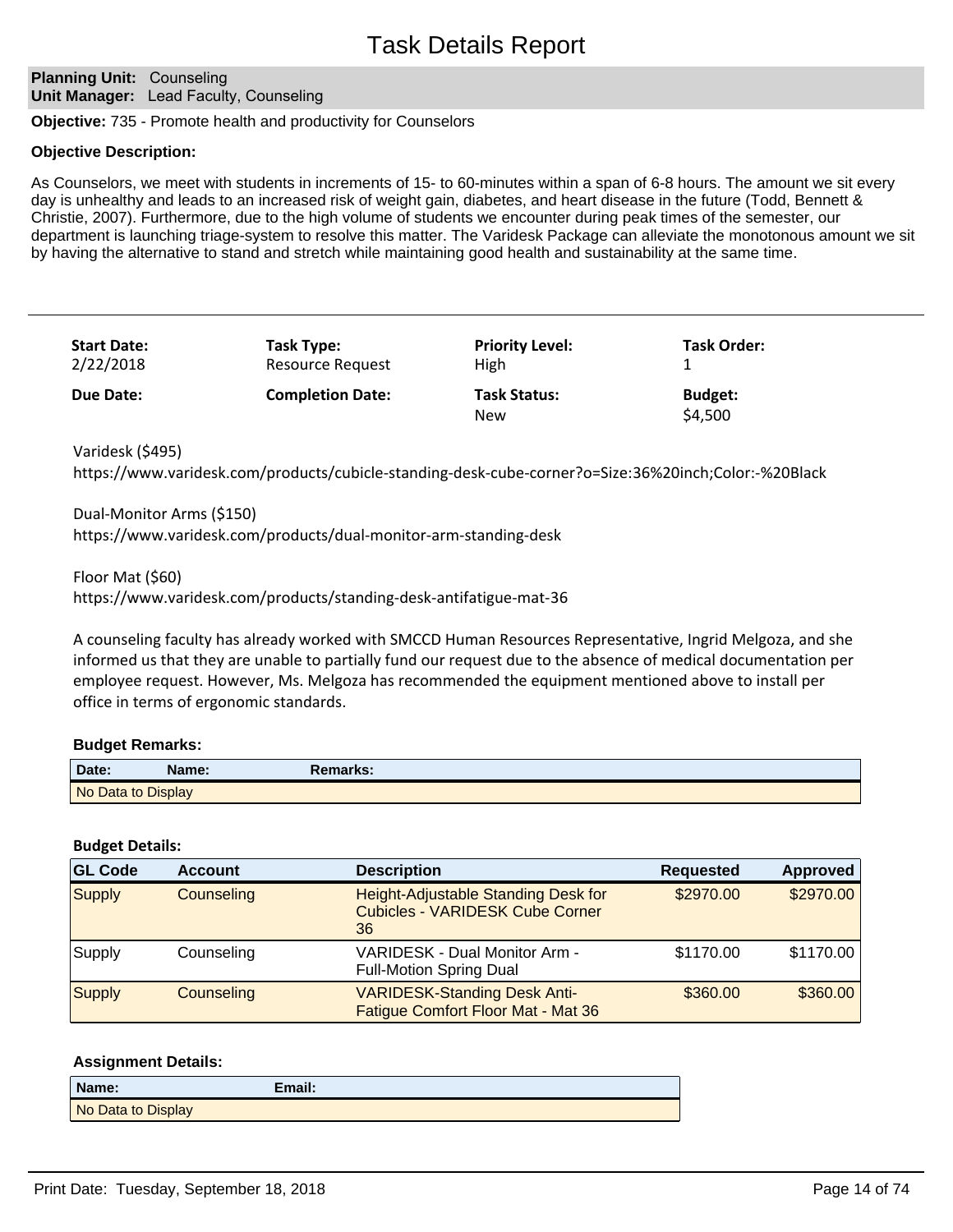# Task Details Report